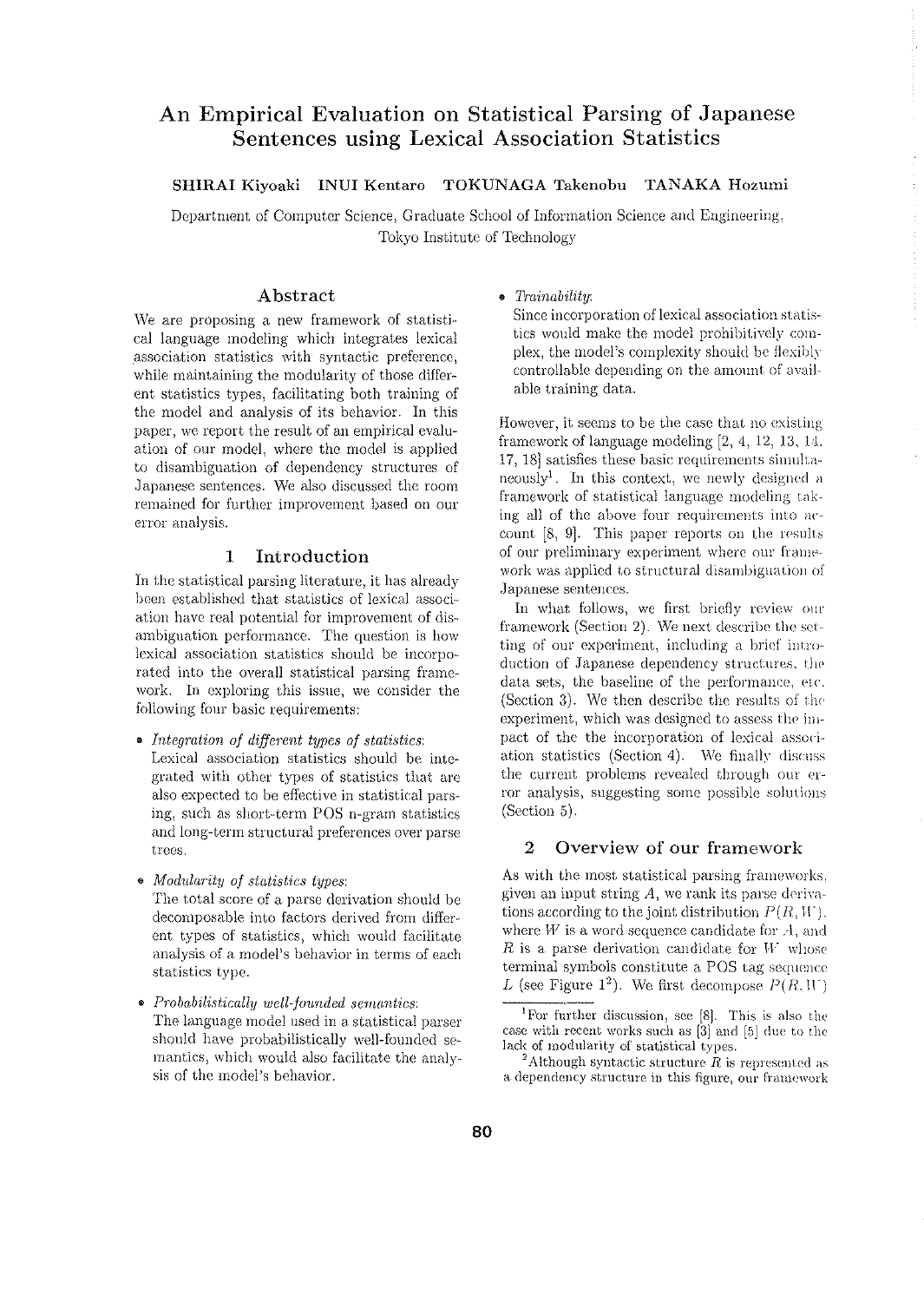into two submodels, the syntactic model  $P(R)$ and the lexical model  $P(W|R)$ :

$$
P(R, W) = P(R) \cdot P(W|R) \tag{1}
$$

The syntactic model, which is lexically insensitive, reflects both POS n-gram statistics and structural preference, whereas the lexical model reflects lexical association statistics. This division of labor allows for distinct modularity between the syntactic-based statistics and lexically sensitive statistics, while maintaining the probabilistically wcll-foundedness of the overall model.



Figure 1: A parse derivation for an input string "彼女がパイを食べた (She ate a pie)"

#### 2.1 The syntactic model

The syntactic model  $P(R)$  can be estimated using a wide range of existing syntactic-based language modeling frameworks, from simple PCFG models to more context-sensitive models including those proposed in  $[2, 13, 19]$ . Among these, we, at present, use probabilistic GLR (PGLR) language modeling, which is given by incorporating probabilistic distributions into the GLR parsing framework [10, 21]. The advantages of PGLR modeling are (a) PGLR. models are mildly context~sensitive, compared with PCFG models, and (b) PGLR. models inherently capture both structural preferences and POS bigram statistics, which meets our integration requirement. For further discussion, see [10].

# 2.2 The lexical model

The lexical model *P(WIR)* is the product of the probability of each lexical derivation  $l_i \rightarrow w_i$ , where  $l_i \in L \ (L \subset R)$  is the POS tag of  $w_i \in W$ :

$$
P(W|R) = \prod_{i} P(w_i|R, w_1, \dots, w_{i-1}) \quad (2)
$$

The key idea for estimating each factor  $P(w_i|R, w_1, \ldots, w_{i-1})$  (a lexical derivation probability) is in assuming that each lexical derivation depends only on a certain small part of its whole context. We first assume that syntactic structure *R* in  $P(w_i|R,w_1,\ldots,w_{i-1})$  can always be reduced to  $l_i \ (\in R)$ , which allows us to deal with the lexical model separately from the syntactic model. The question then is which subset  $C$  of  $\{w_1, \ldots, w_{i-1}\}\$  has the strongest influence on the derivation  $l_i \rightarrow w_i$ . We refer to a member of such a subset *C* as a *lexical context* of the derivation  $l_i \rightarrow w_i$ .

Let us illustrate this through the previous example shown in Figure 1. Suppose that the derivation order for  $W$  is head-driven, as given below, to guarantee that, for each of the words subordinated by a head word, the context of the derivation of that subordinated word always includes that head word.

 $ta$  (PAST)  $\rightarrow$  *tabe* (eat)  $\rightarrow ga$  (NOM)  $\rightarrow o$  $(ACC) \rightarrow kanojo (she) \rightarrow pai (pie)$ 

First, for each lexical item that we don't consider any lexical association, we estimate the probability of its derivation as follows.

$$
P(ta|R) \approx P(ta|Aux) \tag{3}
$$

$$
P(tabe|R, ta) \approx P(tabe|V) \tag{4}
$$

Second, we estimate the probability of deriving each slot-marker, e.g. *"ga* (NOM)" and *"o*  $(ACC)^n$ , by considering not only the dependency between the head word and each of its slotmarkers, but also the dependency between slotmarkers subordinated by the same head:

$$
P(ga|R, table, ta) \approx
$$
  
\n
$$
P(ga|P_1[h(tabe, [P_1, P_2])])
$$
\n
$$
P(o|R, ga, table, ta) \approx
$$
  
\n
$$
P(o|P_2[h(tabe, [P_1:ga, P_2])])
$$
\n(6)

where  $h(h, [s_1, \ldots, s_n])$  is a lexical context denoting a head word *h* that subordinates the set of slots  $s_1, ..., s_n$ , and  $P(w_i|l_i[h(h,[s_1,...,s_n])])$  is the probability of a lexical derivation  $l_i \rightarrow w_i$ , given that  $w_i$  functions as a slot-marker of lexical head  $h(h, [s_1, \ldots, s_n])$ .

Finally, we estimate the probability of deriving each slot-filler, e.g. *"kanojo* (she)" and "*pai* (pie)", in assuming that the derivation of a slotfiller depends only on its head word and slot:

$$
P(kanojo|R, ga, o, tabe, ta) \approx
$$
  
\n
$$
P(kanojo|N[s(tabe, ga)])
$$
(7)  
\n
$$
P(pai|R, kanojo, ga, o, tabe, ta) \approx
$$
  
\n
$$
P(pai|N[s(tabe, o)])
$$
(8)

where  $s(h, s)$  is a lexical context denoting a slot *s* of a head word h, and  $P(w_i|l_i[s(h, s)])$  is the

does not impose any restriction on the representation of syntactic structures.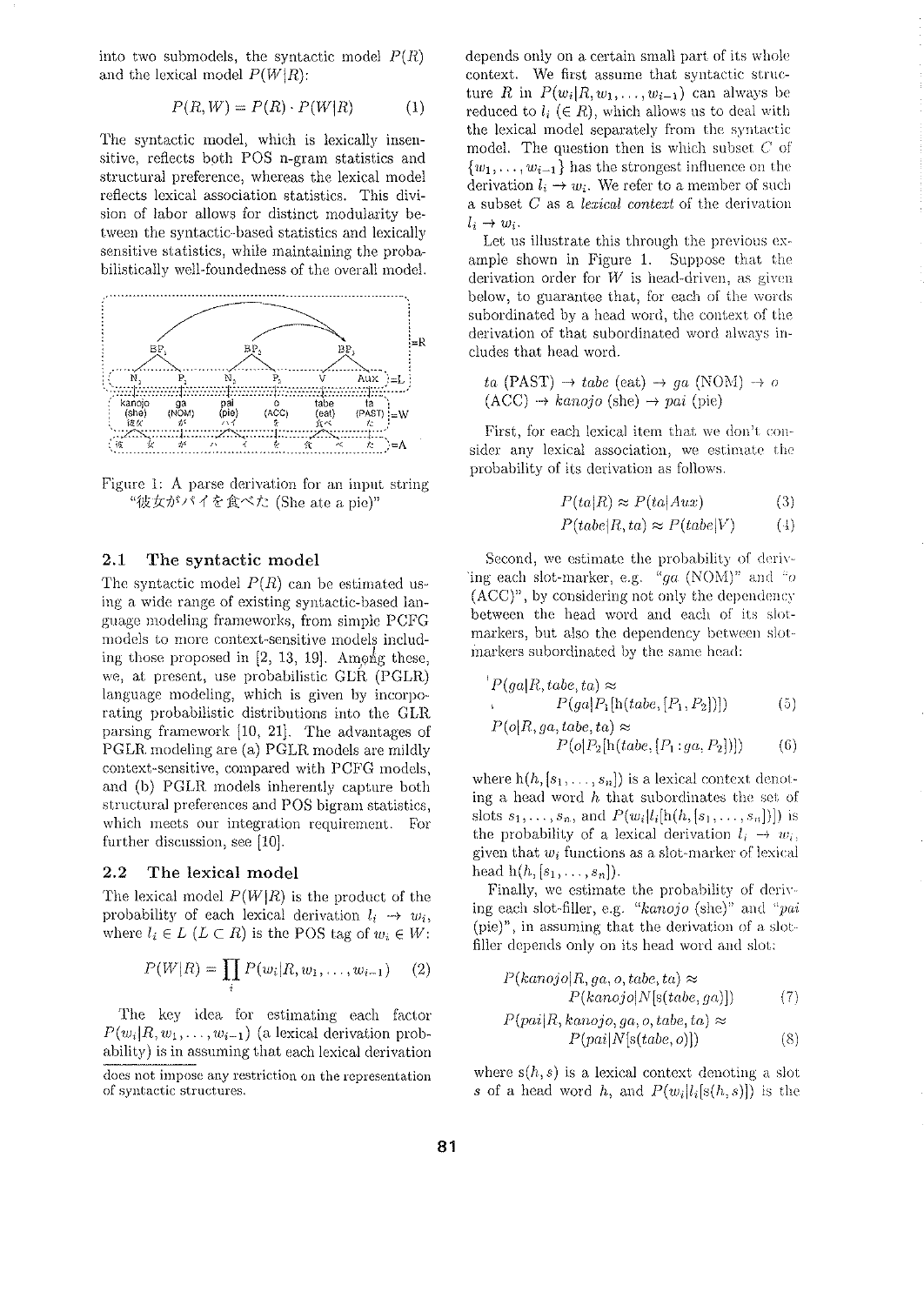probability of a lexical derivation  $l_i \rightarrow w_i$  given that  $w_i$  functions as a filler of a slot  $s(h, s)$ .

Combining equations  $(3)$ ,  $(4)$ ,  $(5)$ ,  $(6)$ ,  $(7)$  and  $(8)$ , we produce  $(9)$ :

$$
P(W|R) \approx P(ta|Aux) \cdot P(tabe|V) \cdot P(ga|P[h(tabe, [P, P])]) \cdot P(o|P[h(tabe, [P:ga, P])]) \cdot P(kanojo|N[s(tabe, ga)]) \cdot P(pai|N[s(tabe, o)]) \qquad (9)
$$

# 2.3 Handling multiple lexical contexts

Note that a lexical derivation may be associated with more than one lexical context (multiple lexical contexts). Multiple lexical contexts appear typically in coordinate structures. For example, in the sentence shown in Figure 2, "kanojo-wa (she-TOP)" functions as the case of both of the verbs "tabe (eat)" and "dekake (leave)".



Figure 2: An example sentence containing a coordinate structure: "She ate breakfast and left for school"

Let us first consider the lexical derivation probability for the slot-filler *"kanojo*   $(\text{she})^n$ . . According to the assumption mentioned in Section 2.2, the lexical contexts of this slot-filler should be *s(tabe, wa)* and *s(dekake,wa).* Thus, the probability of deriving it is  $P(kanojo|N_1[s(tabe, wa), s(dekake, wa)]$ . More generally, if a slot-filler  $w_i$  is associated with two lexical contexts  $c_1$  and  $c_2$ , then the probability of deriving  $w_i$  can be estimated as follows:

$$
P(w_i|l_i[c_1, c_2])
$$
  
= 
$$
\frac{P(l_i[c_1, c_2]|w_i) \cdot P(w_i)}{P(l_i[c_1, c_2])}
$$
 (10)  

$$
\approx \frac{P(l_i[c_1]|w_i) \cdot P(l_i[c_2]|l_i, w_i) \cdot P(w_i)}{P(l_i[c_1]) \cdot P(l_i[c_2]|l_i])}
$$
 (11)  
= 
$$
P(w_i|l_i) \cdot \frac{P(w_i|l_i[c_1])}{P(w_i|l_i)} \cdot \frac{P(w_i|l_i[c_2])}{P(w_i|l_i)}
$$
 (12)

$$
= P(w_i|l_i) \cdot D(w_i|l_i[c_1]) \cdot D(w_i|l_i[c_2]) \tag{13}
$$

In (13), we assume that the two lexical contexts  $c_1$  and  $c_2$  are mutually independent given  $l_i$  (and  $w_i$ :

$$
P(l_i[c_2]|l_i[c_1]) \approx P(l_i[c_2]|l_i)
$$
\n
$$
P(l_i[c_2]|l_i[c_1], w_i) \approx P(l_i[c_2]|l_i, w_i)
$$
\n
$$
(15)
$$

 $D(w_i|l_i|c)$  is what we call a lexical dependency parameter, which is given by:

$$
D(w_i|l_i[c]) = \frac{P(w_i|l_i[c])}{P(w_i|l_i)}
$$
(16)

 $D(w_i|l_i|c)$  measures the degree of the dependency between the lexical derivation  $l_i \rightarrow w_i$  and its lexical context c. It is close to one if  $w_i$  and  $c$ are highly independent. It becomes greater than one if  $w_i$  and  $c$  are positively correlated, whereas it becomes less than one and close to zero if  $w_i$ and  $c$  are negatively correlated. Thus, if we set a lexical dependency parameter to one, that means we create a model that neglects the dependency associated with that parameter. For example, the probability of deriving *"kanojo* (she)" in Figure 2 is calculated as follows.

$$
P(kanojolN_1[s(tabe, wa), s(dekake, wa)])
$$
  
\n
$$
\approx P(kanojolN_1) \cdot D(kanojolN_1[s(tabe, wa)])
$$
  
\n
$$
\cdot D(kanojolN_1[s(dekake, wa)])
$$
 (17)

Let us then move to the estimation of the probability of deriving the slot-markers *''wo* (TOP)" *"o* (ACC)", and *"e* (for)", where *''wa"* is associated with both "tabe (eat)" and "dekake (leave)". while "o" is associated only with "tabe", and "ni" is associated only with "dekake". To be mode general, let slot-marker  $w_0$  is associated with two lexical contexts  $c_1$  and  $c_2$ , and slot-markers  $w_1$ and  $w_2$  are, respectively, associated with  $c_1$  and  $c_2$ . Assuming that  $w_1$  and  $w_2$  are mutually dependent, being both dependent on  $w_0$ , and  $c_1$  and  $c_2$  are mutually independent, the joint probability of the derivations of  $w_0$ ,  $w_1$  and  $w_2$  can be estimated as (20) in Figure 3, similar to (13). For example, the probability of deriving *"wa* (TOP)" "*o* (ACC)", and "*e* (for)" in Figure 2 is calculated as  $(21)$  in Figure 3.

Summarizing equations  $(2)$ ,  $(13)$  and  $(16)$ , the lexical model *P(WIR)* can *be* estimated by the product of the context-free distribution of the lexical derivations  $P_{cf}(W|L)$  and the degree of the dependency between the lexical derivations  $D(W|R)$ :

$$
P(W|R) \approx P_{cf}(W|L) \cdot D(W|R) \tag{22}
$$

$$
P_{cf}(W|L) = \prod_{i=1}^{m} P(w_i|l_i)
$$
 (23)

$$
D(W|R) = \prod_{i=1}^{m} \prod_{c \in C_{w_i}} D(w_i | l_i[c])
$$
 (24)

where  $C_{w_i}$  is the set of the lexical contexts of  $w_i$ .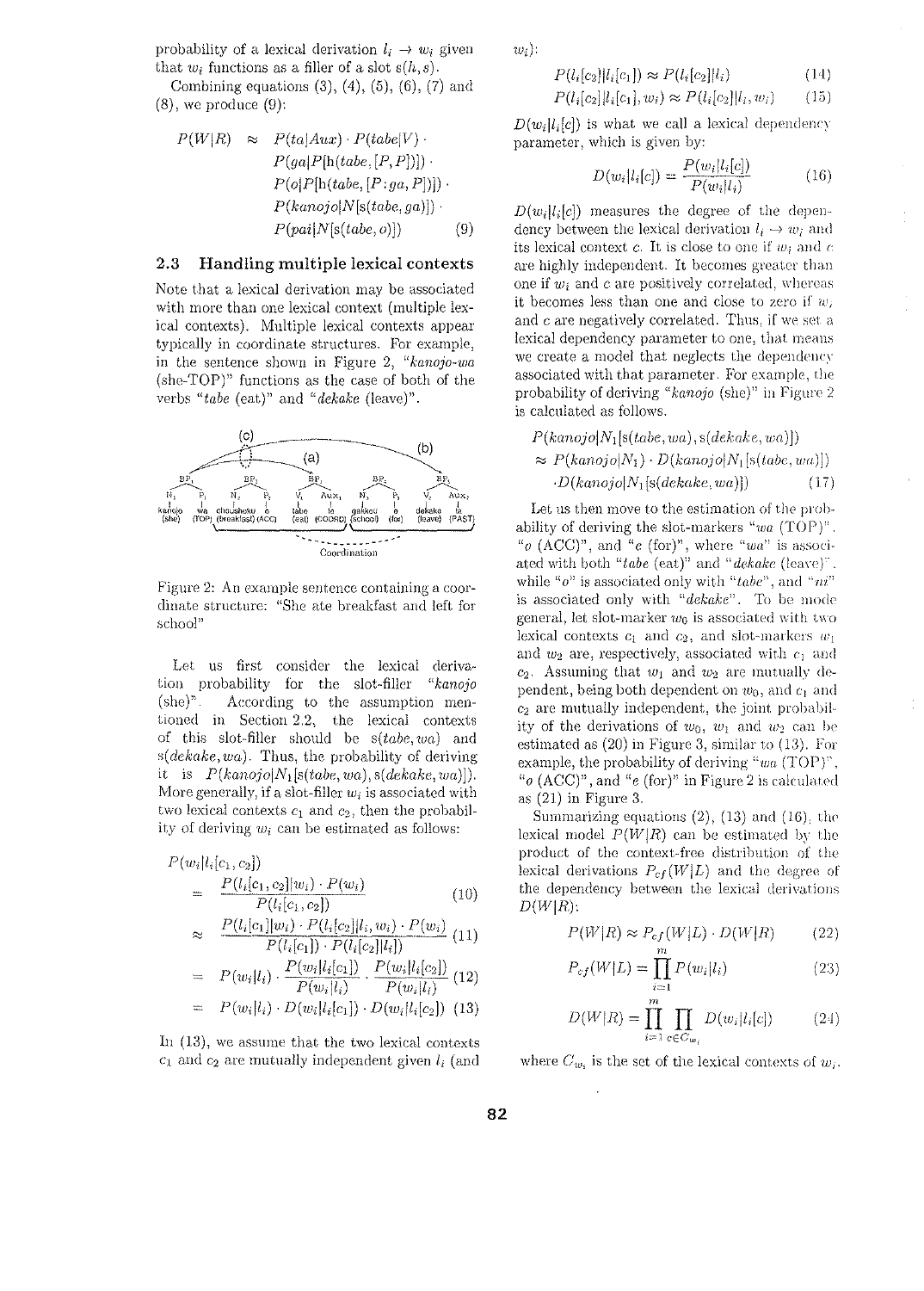$P(w_0, w_1, w_2|l_0[h(h_1, [l_0, l_1]), h(h_2, [l_0, l_2]), l_1[h(h_1, [l_0, l_1]), l_2[h(h_2, [l_0, l_2])])$ 

 $P(w_0|l_0[h(h_1,[l_0,l_1]),h(h_2,[l_0,l_2])]) \cdot P(w_1|l_1[h(h_1,[l_0:w_0,l_1]))] \cdot P(w_2|l_2[h(h_2,[l_0:w_0,l_2])])$  (18)  $P(w_0|l_0[h(h_1,[l_0,l_1]))\quad P(w_0|l_0[h(h_2,[l_0,l_2]))\rangle$ 

$$
\approx P(w_0|l_0) \cdot \frac{P(w_0|l_0|N_1, [0, v_1|)])}{P(w_0|l_0)} \cdot \frac{P(w_0|l_0)}{P(w_0|l_0)} \cdot P(w_1|l_1[h(h_1, [l_0:w_0, l_1])) \cdot P(w_2|l_2[h(h_2, [l_0:w_0, l_2])]) \tag{19}
$$

 $= P(w_0|l_0) \cdot D(w_0|l_0[h(h_1,[l_0,l_1])) \cdot D(w_0|l_0[h(h_2,[l_0,l_2])])$  $P(w_1|l_1) \cdot D(w_1|l_1[h(h_1,[l_0:w_0,l_1)]) \cdot P(w_2|l_2) \cdot D(w_2|l_2[h(h_2,[l_0:w_0,l_2])])$  (20)

 $P(wa, o, e[P_1[h(tabe, [P_1, P_2]), h(dekake, [P_1, P_3)]), P_2[h(tabe, [P_1, P_2]), P_3[h(dekake, [P_1, P_3])])$ 

 $\approx P(wa|P_1) \cdot D(wa|P_1[h(tabe, [P_1, P_2])]) \cdot D(wa|P_1[h(dekake, [P_1, P_3])])$  $P(o|P_2) \cdot D(o|P_2[h(tabe, [P_1:wa, P_2])]) \cdot P(e|P_3) \cdot D(e|P_3[h(dekake, [P_1:wa, P_3])])$  (21)

Figure 3: The joint probability of the derivations of slot-markers

# 2.4 Summary of our model

From equations  $(1)$  and  $(22)$ , the overall distribution  $P(R, W)$  can be decomposed as follows:

$$
P(R, W) \approx P(R) \cdot P_{cf}(W|L) \cdot D(W|R) \quad (25)
$$

where the first term  $P(R)$  reflects part-of-speech bigram statistics and structural preference, the second term  $P_{cf}(W|L)$  reflects the occurrence of each word, and the third term  $D(W|R)$  reflects lexical association. Thus, equation (25) suggests that our model integrates these types of statistics, while maintaining modularity of lexical association.

Figure 4 shows the factors of the  $P(R,W)$  for the sentence in Figure 1. In this figure:

- 1.  $P(R)$  reflects the syntactic preference.
- 2.  $P_{cf}(W|L)$ , which consists of  $P(kanojolN)$ , *P(gaiP)* etc., reflects the occurrence of each word.
- 3.  $D(W|R)$ , which consists of  $D(o|N[h(tabe, []))$ , *D(paiiN[s(tabc, ACC)])* etc., reflects the lexical association statistics.

In this way, our modeling maintains the modularity of different statistics types.

The modularity of the lexical model facilitates parameter estimation. Although the syntactic model ideally requires *fully* bracketed training corpora, training it is expected to be manageable since the model's parameter space tends to be only a small part of the overall parameter space. The lexical assodation statistics, on the other hand, rnay have a much larger parameter space, and thus may require much larger amounts of training data, as compared to the syntactic model. However, since our lexical model can be trained independently of syntactic preference, one can train it using *partially* parsed tagged corpora. which can be produced at a lower cost (i.e. automatically), as well as fully bracketed corpora. In fact, we used both a full-bracketed corpus and n partially parsed corpus in our experiment.

# 3 A preliminary experiment

Let us first briefly describe some fundamental features of Japanese syntax. A Japanese sentence can be analyzed as a sequence of so-called *bunsetu* phrases (BPs, hereafter) as illustrated in Figure 1. A BP is a chunk of words consisting of a content word (noun, verb, adjective, etc.) accomparied by some function word(s) (postposition, auxiliary, etc.). For example, the BP "kanojo-ga"  $(BP_1)$  in Figure 1 consists of the noun "*kanojo* (she)" followed by the postposition  $^{\alpha}ga$  (NOM)", which functions as a slot-marker. The BP "tabe*ta" (BP3 ),* on the other hand, consists of the verb "tabe (eat)" followed by the auxiliary "ta (PAST)"

Given a sequence of  $BPs$ , one can recognize dependency relations between them as illustrated in Figure 1. In Japanese, if  $BP_i$  precedes  $BP_j$ , and  $BP_i$  and  $BP_j$  are in a dependency relation, then  $BP_i$  is always the modifier of  $BP_j$ , and we say " $BP_i$  modifies  $BP_j$ ." For example, in Figure 1. both  $BP_1$  and  $BP_2$  modify  $BP_3$ .

For the preliminary evaluation of our model, we restricted our focus only on the model's performance for structural disambiguation excluding morphological disambiguation. Thus, the task of the parser was restricted to determination of the dependency structure of an input sentence, which is given together with the specification of word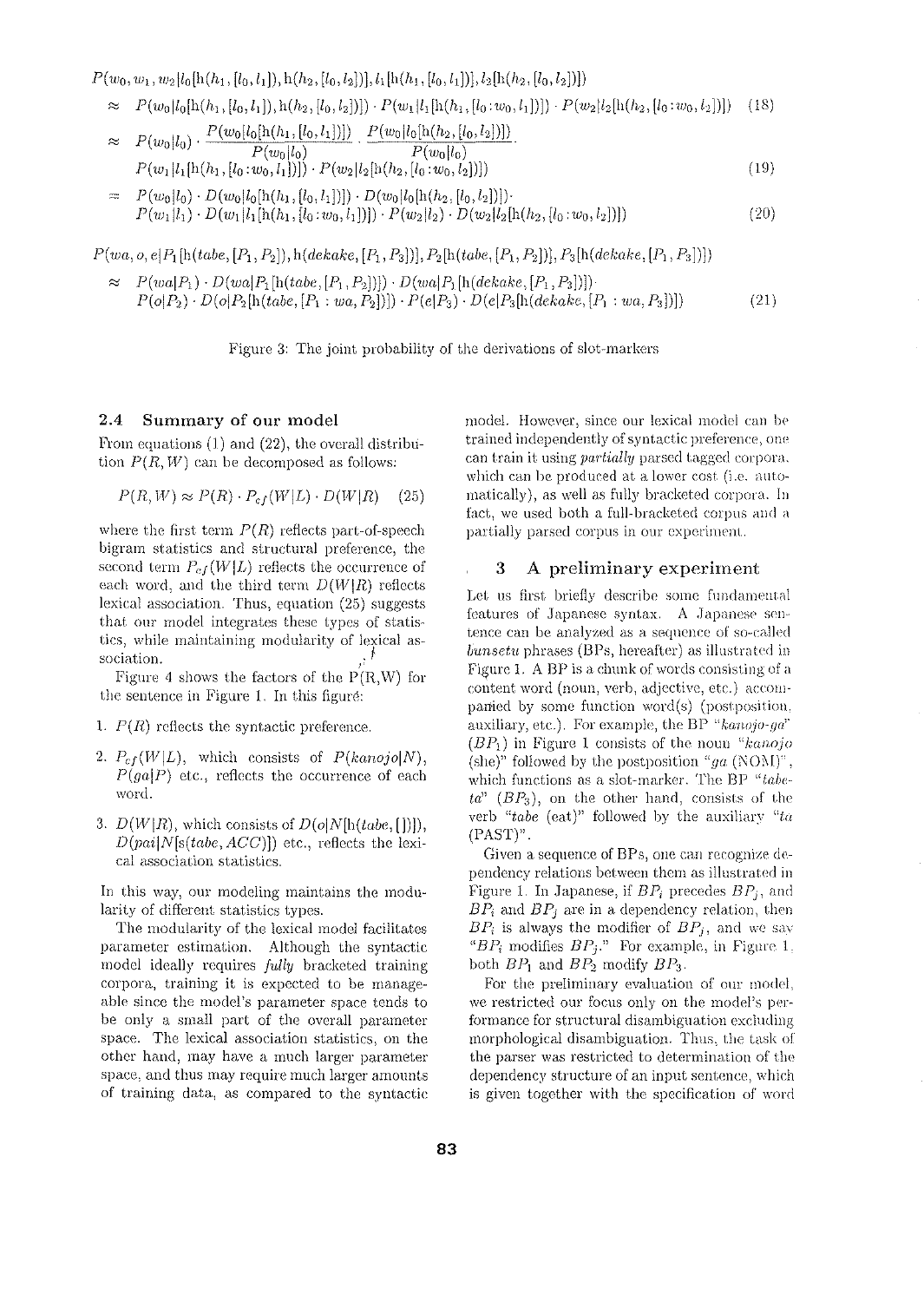

Figure 4: The summary of our model

segments, their POS tags, and the boundaries between BPs.

In developing the grammar used by our PGLR parser, we first established a categorization of BPs based on the POS of their constituents: postpositional BPs, verbal BPs, nominal predicative BPs, etc. We then developed a modification constraint matrix that describes which BP category can modify which BP category, based on examples collected from the Kyoto University text corpus [11]. *We* finally transformed this matrix into a CFG; for instance, the constraint that a BP of category  $C_i$  can modify a BP of category  $C_j$ can be transformed into context-free rules such as  $\langle \bar{C}_j \to C_i \, C_j \rangle$ ,  $\langle \bar{C}_j \to \bar{C}_i \, C_j \rangle$ , etc., where  $\bar{X}$ denotes a nonterminal symbol.

For the text data, we used roughly 10,000 sentences from the Kyoto University text corpus for training the syntactic model, and the whole EDR corpus  $[6]$  and the RWC POS-tagged corpus [16] for training the lexical model. For testing, we used 500 sentences collected from the Kyoto University text corpus with the average sentence length being 8.7 BPs. The data sets used for training and testing are mutually exclusive. The grammar used by our probabilistic GLR parser was a CFG automatically acquired from the training sentences) consisting of 967 context-free rules containing 50 nonterminal symbols and 43 terminal symbols (i.e. BP categories).

The baseline of the disambiguation performance was assessed by way of a naive strategy which selects the nearest possible modifiee (similarly to the right association principle in English) under the non-crossing constraint. The performance of this naive strategy was 62.4% in BPhased accuracy: where BP-based accuracy is the ratio of the number of the BPs whose modifiee is correctly identified to the total number of BPs (excluding the two rightmost BPs for each sentence). On the other hand, the syntactic model  $P(R)$  achieved 72.1% in BP-based accuracy. 9.7 points above the baseline.

# 4 The contribution of the lexical model

In our experiment, we considered the following three lexical dependency parameters in the lexical modeL

First, we considered the dependencies between slot-markers and their lexical head by using the lexical dependency parameter (26).

$$
D(p|P[h(h,[s_1,\ldots,s_n])])\tag{26}
$$

(26) can be computed from  $P(p^n|P^n[h(h, []))$ . the distribution of  $n$  postpositions (slot-markers) given that all of them are subordinated by a single lexical head *h.* \Ve trained this distribution using 150,000 instances of  $p^n$ -*{verb,adj ective,nom?.n(tl\_pred1.cate}* colloca t:ion collected from the EDR full-bracketed corpus. For parameter estimation, we used the maximum entropy estimation technique  $[1, 15]$ . For further details of this estimation process, see [20]-

Next, we considered dependencies between slot-fillers and their head verb coupled with the corresponding slot-markers by using the lexical dependency parameter (27).

$$
D(n|N[s(v,p)])
$$
 (27)

(27) was trained using 6.7 million instances of *noun-postposition-verb* collocation collected from both the EDR and RWC corpora. For parameter estimation, we used 115 non-hierarchical semantic noun classes derived from the N'fT semantic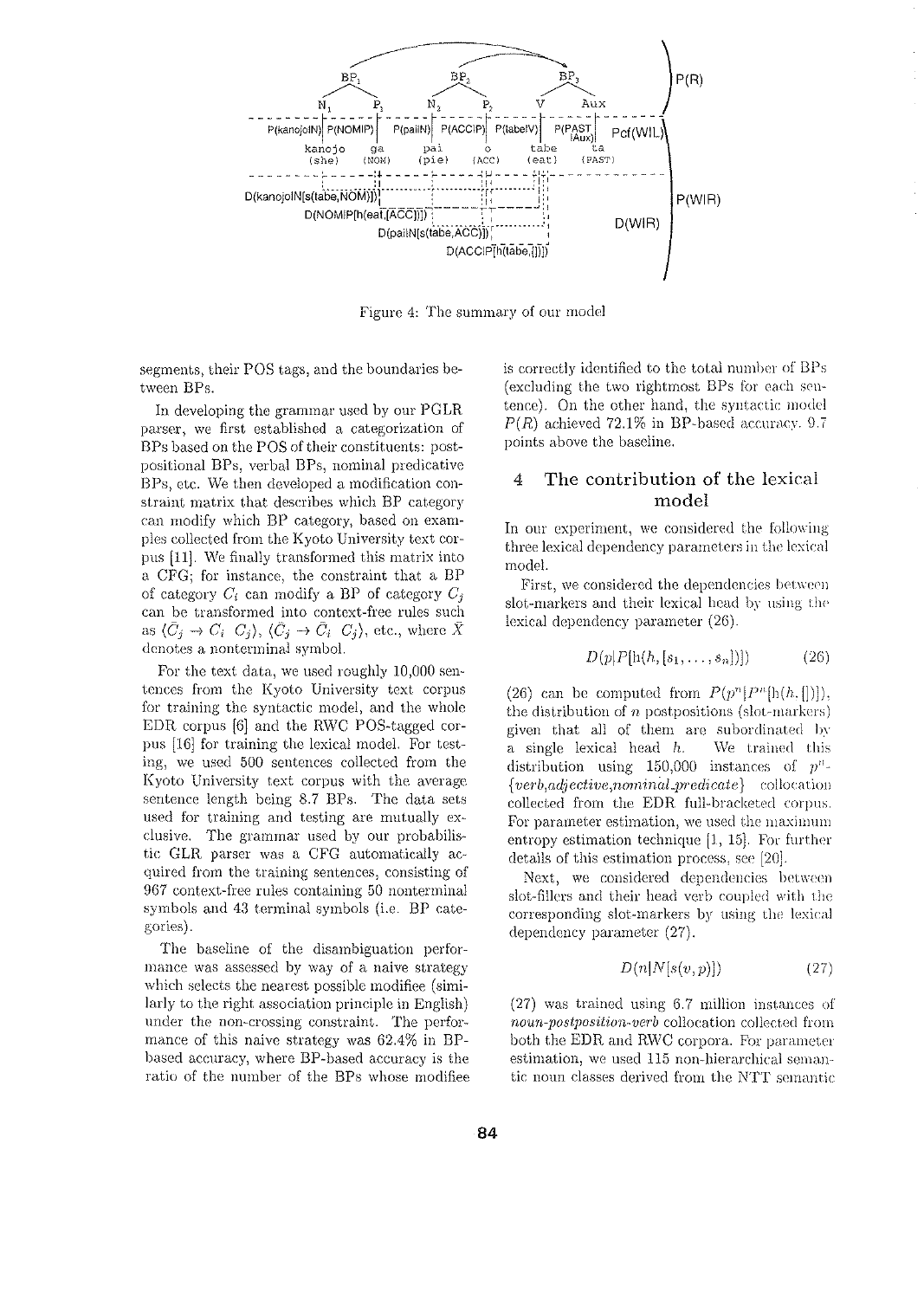dictionary [7] to reduce the parameter space:

$$
D(n|N[s(v,p)]) \approx \frac{\sum_{c_n} P(c_n|N[s(v,p)]) \cdot P(n|c_n)}{P(n|N)}
$$
\n(28)

 $P(c_n|N[s(v,p)])$  was estimated using a simple back-off smoothing technique: for any given lexical verb *v* and postposition p, if the frequency of  $s(v,p)$  is less than a certain threshold  $\lambda$  (in our experiment,  $\lambda = 100$ ), then  $P(c_n|N[s(v,p)])$  was approximated to be  $P(c_n|N[s(c_v,p)])$  where  $c_v$  is a class of *v* whose frequency is more than  $\lambda$ .

Finally, we considered the occurrence of postpositions by using the lexical dependency parameter (29).

$$
D(p|P[head\_type]) \qquad (29)
$$

In Japanese, the distribution of the lexical derivation of postpositions,  $P(p|P)$ , is quite different depending on whether they function as slotmarkers of verbs, adjectives and nominal predicatcs such as *"ga* (NOM)" and "o (ACC)" in Figure 1, or they function as slot-markers of nouns such as " $no$  (of)" in the following sentence.

\n
$$
\text{hana} \quad \text{no} \quad \text{syshin}^3
$$
\n  
\n (flower) \quad \text{(of)} \quad \text{(picture)}\n

For such a reason, we introduced the lexical dependency parameter (29), where *head type* denotes whether the postposition P functions as a slot-marker of a predicate or a noun. We estimated this dependency parameter using about 950,000 postpositions collected from the EDR  $corpus.$   $\uparrow$ 

Table 1 summarizes the results of the experiment. The lexical model achieved 76.5% in BPbascd accuracy) and the model using both the syntactic and lexical model achieved 82.8% in BP-based accuracy. According to these results, the contribution of lexical statistics for disambiguation is as great as that of syntactic statistics in our framework.

The bottom three lines in Table 1 denotes the setting where the only lexical dependency parameter (26), (27) and (29) are considered in the lexical model. Among these, the contribution of (29) was greatest.

### 5 Error analysis

In the test set, there were 574 BPs whose modifiec was not correctly identified by the system. Among these errors, we particularly explored 290 errors that were associated with postpositional BPs functioning as a case of either a verb, adjective) or nominal predicate, since, for lexical association statistics in the lexical model, we took the

Table 1: The contribution of the lexical model

|                           | accuracy |
|---------------------------|----------|
| base line                 | $62.4\%$ |
| syntactic model only      | 72.1%    |
| lexical model only        | 76.5 %   |
| syntactic + lexical model | 828%     |
| syntactic model $+$ (26)  | 73.4 %   |
| syntactic model $+$ (27)  | 78.3 %   |
| syntactic model $+$ (29)  | 813%     |

dependencies between slots (i.e. slot-markers and slot-fillers) and their heads into account. In this exploration, we identified three major error types: (a) errors associated with a coordinate clause, (b) errors associated with relative clauses, (c) errors associated with the lack of the consideration of dependency between slot-fillers.

### 5.1 Coordinate structures

One of the typical error types is associated with coordinate structures. The sentence in Figure 2 has at least three alternative interpretations in terms of which BP is modified by the leftmost BP "kanojo-wa (she-TOP)": (a) "tabe-ta (cat-PAST)", (b) *"dckake-ta* (leave-PAST)", (c) both "tabe-ta (eat-PAST)" and "dekake-ta (leave-PAST)". Among these alternatives, the most reasonable interpretation is obviously (c), where the two predicative BPs constitute a coordinate structure.

In our experiment, however, neither the training data nor the test data indicates such coordinate structures. Thus, in the above sentence, for example, the system was required to choose one of two alternatives (a) and (b), where (b) is the preferred candidate according to the structural policy underlying our corpora. However, this choice is not really meaningful. Furthermore, the system systematically prefers  $(a)$ , the wrong choice, since  $(i)$  the syntactic model tends to prefer shorterdistance modification relations (similarly to the right association principle in English): and (ii) the lexical model is expected to support both candidates because both *D(kanojoiN[s(tabc, wa)])*  in (a) and *D(kanojo!N[s(dekakc, wa)])* in (b) should be high. This problem makes the performance of our model lower than what it should be.

Obviously, the first step to resolving this problem is to enhance our corpora and grammar to enable the parser to generate the third interpretation, i.e. to explicitly generate a coordinate' structure such as (c) if needed. Once such a setting is established, \Ve then need to consider the

<sup>&</sup>lt;sup>3</sup>This sentence means "a picture of a flower."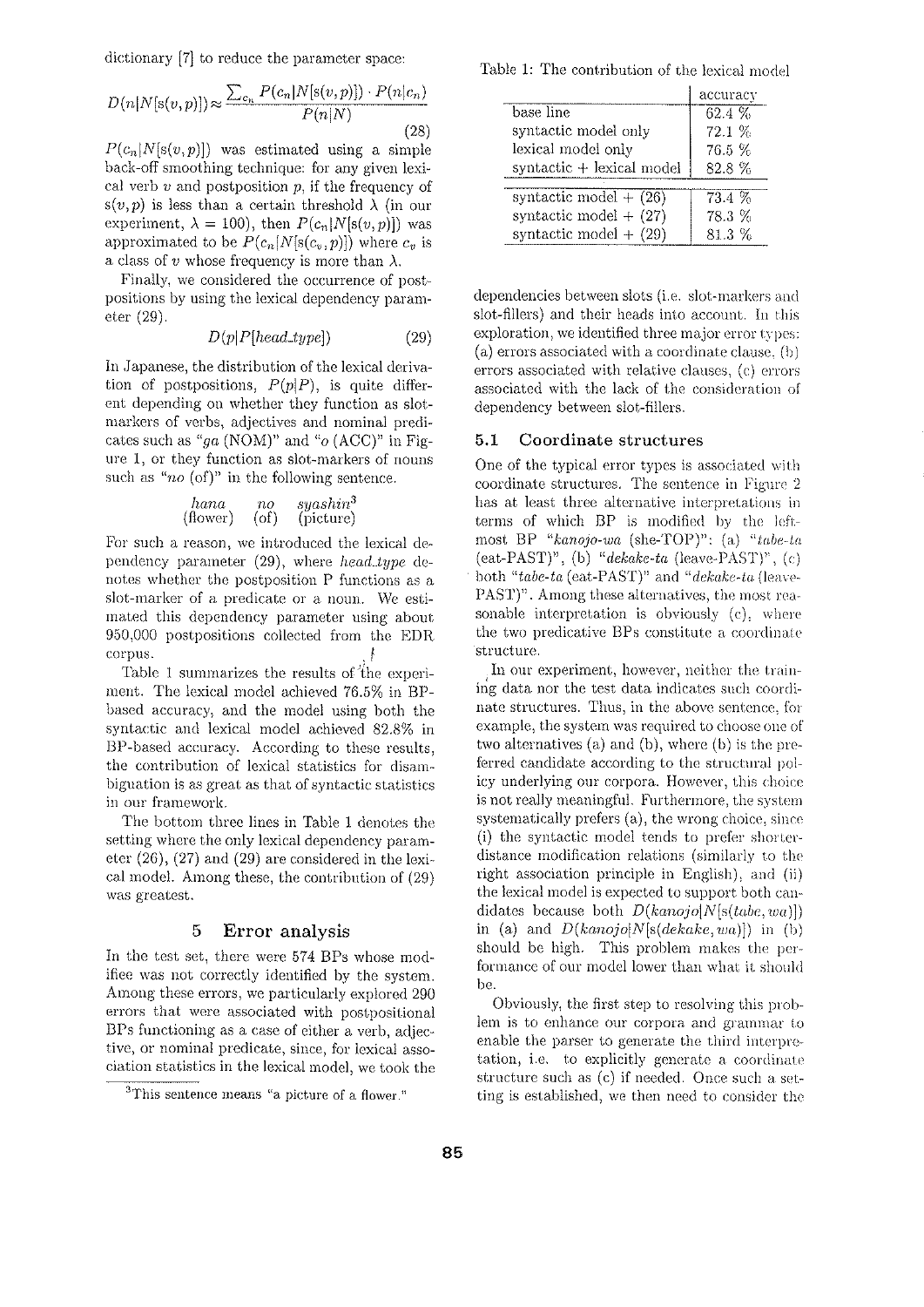lexical contexts of each of the constituents modifying a coordinate structure, such as *"kanojo-wa*   $(she-TOP)^n$  in the above sentence. In interpretation (c), since *"kanojo-wa* (she-TOP)" modifies both predicative BPs, it is reasonable to associate it with two lexical contexts, *s(tabe, wa)* and *s(dekake, wa).* As mentioned in Section 2, our framework allows us to deal with such multiple lexical contexts, namely:

$$
D(kanojo|N[s(tabe, wa), s(dekake, wa)])
$$
  
\n
$$
\approx D(kanojo|N[s(tabe, wa)])
$$
  
\n
$$
D(kanojo|N[s(dekake, wa)])
$$
 (30)

The correct interpretation (c) would assigned higher probability than (a) or (b), since the two lexical dependency parameters in (30), *D(kanojo[*  N[s(tabe, *wa)])* and *D(kanojo[N[s(dekake, wa)])*  are both expected to be sufficiently large.

# 5.2 Treatment of correference

One may have already noticed that the issue discussed above can be generalized as an issue associated with the treatment of correference in dependency structures. Narnely, if a prepositional BP is correferred to by more than one clause as a participant, a naive treatment of this correference relation could require the parser to make a meaningless choice: which clause subordinates that BP. This problem in the treatment of correference is considered to cause a significant proportion of errors associated with relative/adverbial clauses or compound predicates. Such errors are expected to be resolvable through an extension of the model, as discussed in Section 5 .1.

Let us briefly look at another example in Figure 5, where the matrix clause and relative clause correfer to the leftmost BP "kanojo-wa  $(she-TOP)^n$ , i.e. interpretation  $(c)$ . Without any refined treatment of this correference relation, the parser would be required to make a meaningless choice between (a) and (b).



Figure 5: An example sentence containing a relative clause: "She read the book which she bought yesterday"

#### 5.3 Dependency between slot fillers

According to the results summarized in Table 1, the contribution of the dependency between slot-fillers and their heads seems to be negligibly small. We can enumerate several possible reasons including that the estimation of these types of dependency parameters was not sufficiently sophisticated.

In addition to these reasons, we also found that the lack of the consideration of dependency between slot-fillers was also problematic in some cases; there are particular patterns where dependency between slot-fillers seems to be highly significant. For example) in the clause *"knnojo-wa*  (she-TOP) *ishu-ni* (doctor-DAT) *nat-ta* (become- $PAST$ )" (she became a doctor), the distribution of the ftller of the *"wa* (TOP)" slot is considered to be highly dependent on the filler of the *"ni* (DAT)" slot, *"isha* (doctor)", since its distribution would be markedly different if "isha (doctor)" was replaced with  $"mizu$  (water)<sup>n</sup>. Similar patterns include, for example, "A*wo* (ACC) *B-ni* (DAT) *suru* (make)", where A and *B* are highly dependent, and  $A - ga$  (NOM)  $B$ -wo (ACC) suru (do)", where noun *B* indicating an action strongly influences the distribution of *A.* 

In our framework, this type of problem can be treated by means of controlling the choice of lexical contexts. We are now conducting another experiment in which the dependencies between slotflllers arc additionally considered in particular patterns. Note that the refinement of our model in this manner illustrates that the modularity of lexical association statistics facilitates rule-based control in choosing the locations where lexical association is considered. This rule-based control allows us to incorporate qualitative knowledge such as linguistic insights and heuristics  $newly$ obtained from experiments based on the model.

## 6 Conclusion

In this paper, we first presented a new framework of language modeling for statistical parsing, which incorporates lexical association statistics while maintaining modularity. We then reported on the results of our preliminary evaluation of the model's performance, showing that both the syntactic and lexical models made a considerable contribution to structural disambiguation, and that the division of labor between those two models thus seemed to be working well to date.

Many issues remain unclear. First, we need to conduct experiments on the combination of the morphological and syntactic disambiguation tasks, which our framework intrinsically is designed for. Second, empirical comparison with other lexically sensitive models is also strongly